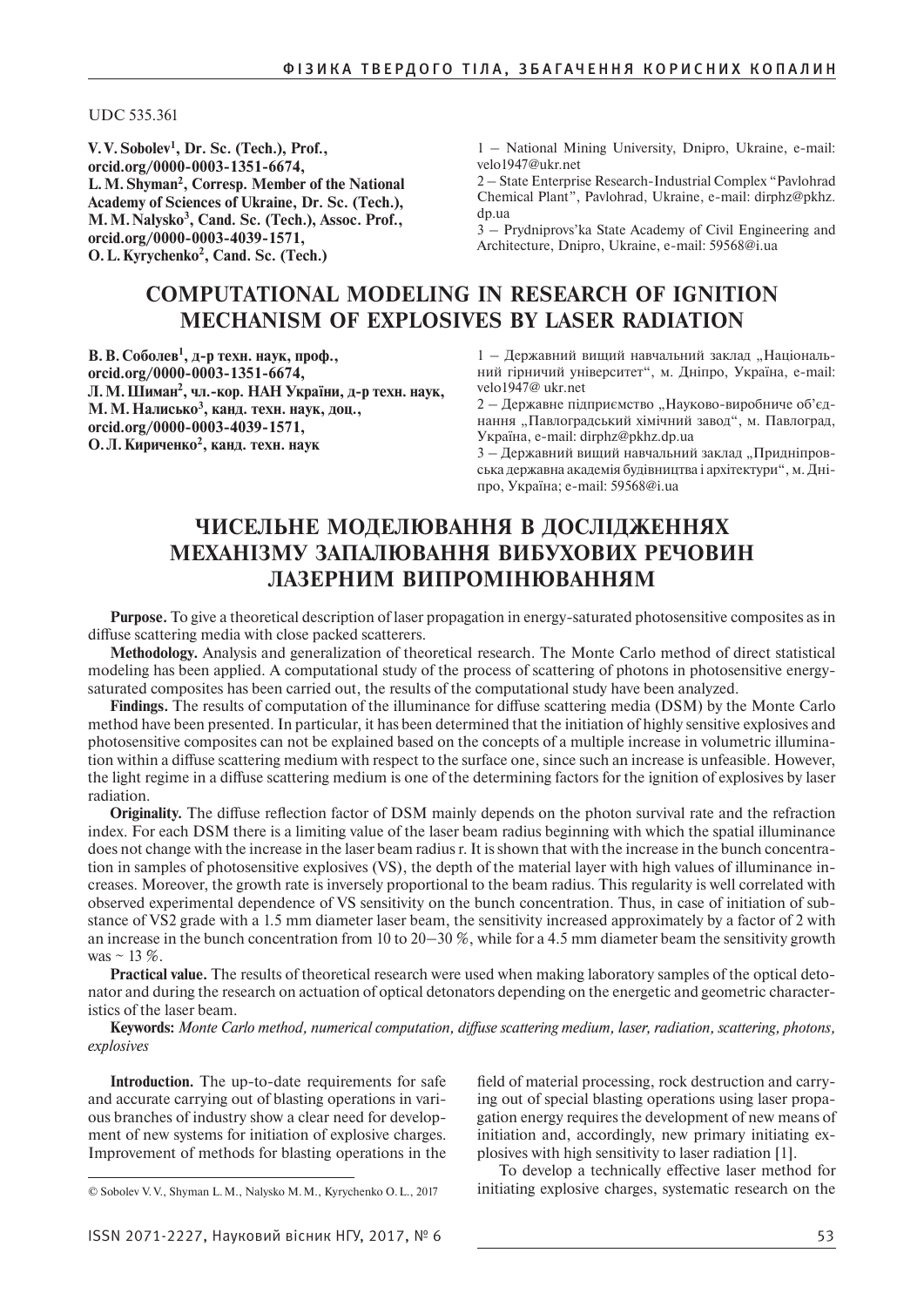laser blasting of live initiating explosives and certain minerals began to be carried out in the 60's and 70's of the past century. The experiments conducted in the USSR, the USA and Japan unequivocally showed the futility of production on their basis of laser systems for initiating explosive charges, especially for carrying out mass explosions.

During the 80's–90's of the past century and at the beginning of this century the employees of Saint Petersburg State Institute of Technology (I.Tselinskiy, M.Ilyushin, I. Shugaley and others), the Institute of Mechanics of the National Academy of Sciences of Ukraine and the National Mining University (A.Baranovskyi, A.Chernai, V.Sobolev and others) carried out a number of joint studies on search, development and production of explosives, which are highly sensitive to laser radiation [2]. As a result of the conducted work, the photosensitive compositions with an assigned abbreviation VS were obtained, which were tested in detonators as primary explosives starting detonation in secondary explosives such as pentaerythrite tetranitrate and tetryl. Ignition of VS was carried out by transferring laser radiation through a light guide cord or through an air atmosphere. Favorable results of the experiments indicated that the success of the practical implementation of laser initiation systems depends directly on the development and production of new initiating explosives [3]. The photosensitivity of new initiating explosives to laser radiation should exceed the sensitivity of primary initiating explosives (mercury fulminate, lead and silver azides, leadtrinitroresorcinat) by two or three orders of magnitude, and the sensitivity to standard physical and mechanical effects should not exceed the sensitivity of secondary initiating explosives (pentaerythrite tetranitrate, tetryl, etc.).

So far, about ten different VS, which are the most suitable for solving practical problems, have been synthesized [4]. These VS are high energy systems consisting of a polymer matrix in which the microparticles of the explosive are distributed. VS, as a new class of primary initiating explosives, are intended for use in the initiating means as primary initiating charges or as a monocharge serving simultaneously as a primary and secondary explosive. In practice, we used some photosensitive explosives as the main charge [2], i.e. without the use of primary and secondary live explosives. Since the photosensitive explosive composites differ in physical and chemical properties and explosive characteristics, they are recommended for use in various fields of machine-building and mining and smelting industries.

Owing to the invention of photosensitive primary explosives at the National Mining University in 1995 with the use of production and technical facilities of the Institute of Mechanics of the National Academy of Sciences of Ukraine, the first in the world experimental model of the laser system of initiation of explosive charges, the OPCIN, was manufactured (V.Sobolev, A.Chernai, N.Studinskyi). The laser radiation used in the OPSIN is characterized by such parameters as wavelength of 1.06 μm, impulse duration of  $10-11$  ns, pulse energy of 100‒200 mJ. The light pulse with similar parameters can be obtained only by means of an optical quantum generator (laser), but it cannot spontaneously arise in nature or in technology. This fact speaks well for increased safety conditions when working with OPSIN. It is also obvious that the effectiveness of the use of new photosensitive initiating explosives (VS) requires study and careful analysis of the peculiarities of the mechanism of explosives ignition by narrow laser beams.

To substantiate physical and chemical characteristics of photosensitive explosives and physical and technical parameters of optical detonators, the interaction of a photosensitive composition with a laser beam should be simulated.

Not only explosive and physical and chemical properties of a test sample, but also its component analysis, as well as geometric characteristics play an important role in the process of reliable VS ignition. In addition, the characteristics of a laser beam play an equally important role. Often the practice of transferring the studied regularities and established parameters during the study of any one type of photosensitive composition to another type appears to be improper [4]. Experimental research on the ignition mechanism and tryout of rational modes of VS initiation prove to be long-lasting and time-consuming.

Thus, a necessity for development of a physico-mathematical model connecting the light regime with the threshold energy of ignition of explosives and describing the behavior of photons in media with scatterers, which is a crucial scientific and practical task, arises during research.

**Analysis of the recent research.** The Monte Carlo method is widely used in modeling problems of the propagation of laser radiation in inhomogeneous media [5], for studying the patterns of photon propagation in multilayer materials [6]. This method is also used in the optical diagnostics of biological media [7], the passage of ultrashort laser pulses through an inhomogeneous medium with mobile scatterers [8]. The Monte Carlo method is indispensable in modeling the initiation of chemical reactions in condensed explosives [9] and primary initiating explosives [10]. Some of foreground tasks to be solved within the scope of these directions consist in analysis of processes of three-dimensional distribution of laser radiation in materials, computations of distribution of density of absorbed radiation energy, random photon motion path in a material (on the basis of geometry and optical properties), scattered radiation intensity (at any given sample geometry), etc. During research on energy-saturated materials, which are potentially capable of phase and chemical transformations when the laser action energy is relatively small, the regularities of initiating explosives ignition, the effect of absorbing impurities on the process, the regularities of explosives ignition due to duration and aperture of laser radiation with due regard for multiple scattering are particularly studied.

The main regularities of the process of light scattering in diffuse scattering medium have been studied completely enough in A.P.Ivanov's monograph, but the issue of the spatial illuminance inside a layer has not been studied in detail. Nevertheless, the spatial illuminance represents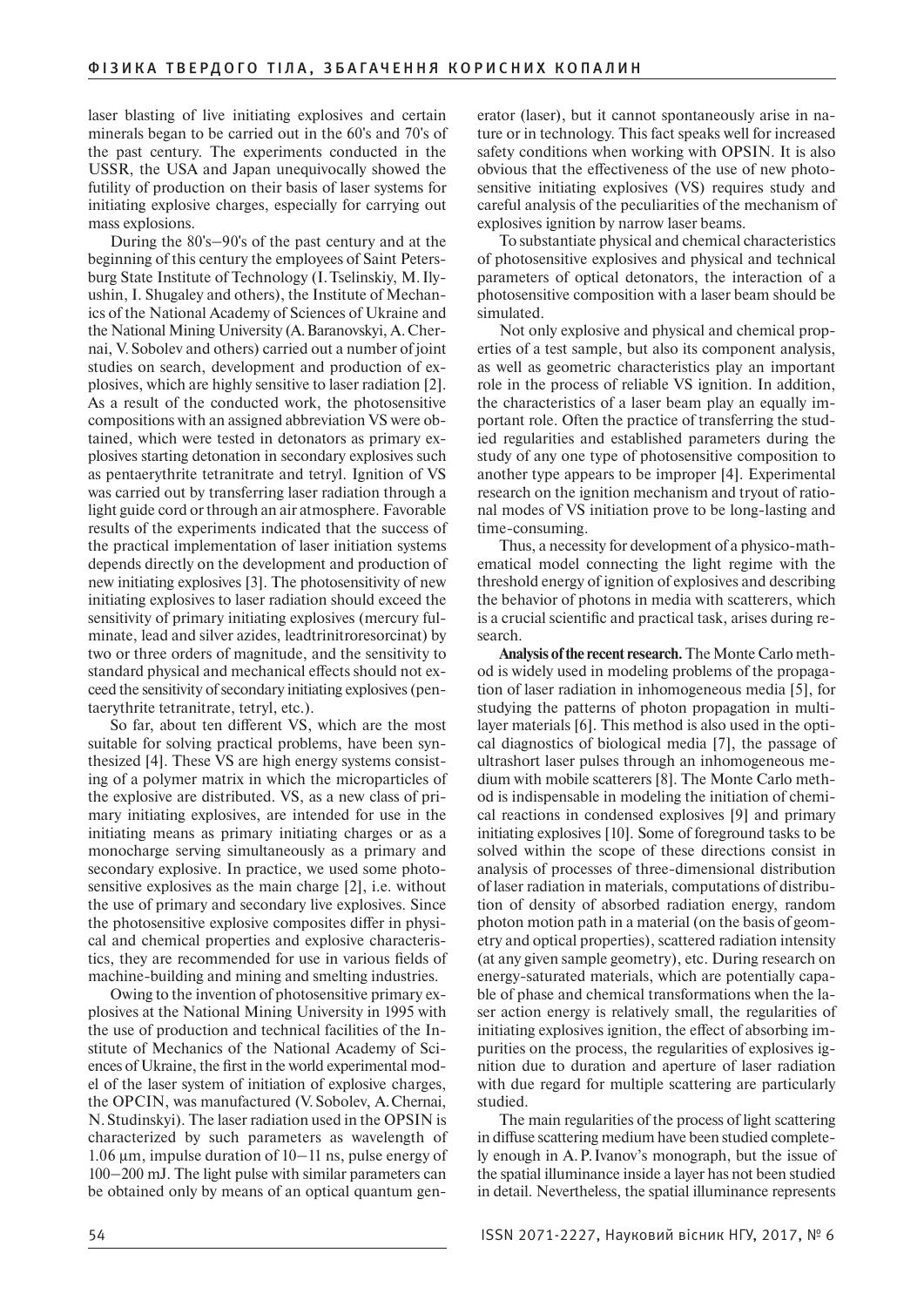a particular interest for practice of research on substance physicochemical transformation. However, obtaining a solution of a transformation equation in a general case (under conditions of a laser beam limited diameter, divergence of incident radiation, final absorption, beam oblique incidence, etc.) faces difficulties of a computation character. Therefore, E.I.Alexandrov, A.G.Vozniuk, V.P.Tsypilev computed the light field spatial illuminance in the quantity of explosives by the Monte Carlo method in their papers (1988, 1989). They showed that at some depth of the sample surface the illuminance reaches a maximum, the value of which depends on a laser beam radius, an average photon path length *t* sample diffuse reflection factor R, substance refraction index *n*. The character of dependencies indicates that with decrease in R and increase in  $\tau$  (fixed laser beam radius *r*) the illuminance maximum decreases, which means that the critical density of ignition energy increases. In addition, as it appears from computations, for the purpose of an endlessly wide beam the spatial illuminance is greater than the surface one by a factor of  $16 n^3/(n+1)$  (n is the explosive refraction index). In view of the illuminance increase with this formula, the results of the experiments on initiation of heavy metal azides are in satisfactory agreement with theory. However, when studying separate monocrystals of b-lead azide representing plane-parallel plates with dimensions of  $40 \mu m \times 200 \mu m \times 10 \mu m$ , J.T. Hagan and M.M.Chaundhri obtained anomalously high sensitivity of  $1.5 \text{ mJ/cm}^2$ . In this case there is no cause to speak about increase in the spatial illuminance. In this regard the doubts occur as to either local thermal process of ignition of explosives, which are highly sensitive to laser action, or correct computation of the spatial illuminance shown in papers written by E.I.Alexandrov, A.G.Vozniuk, V.P.Tsypilev.

After analyzing the results of computational modeling of scattering of photons in energy-saturated composites, which are transparent for laser radiation, the conclusions about the necessity to consider optical effects were drawn. Thus, the computational modeling with regard for the effect of photon multiple scattering have been conducted (V. Sobolev, А. Chernai, Ukraine, Report on research, state registration number 0100U001825). Similar tasks were also successfully solved during later research with the use of Monte Carlo modified models by specialists of a well-known school of Tomsk scholars [10]. A distinction between research carried out in the National Mining University and similar work performed by specialists of other scientific institutions consists in a study of synthesized photosensitive initiating VS of a new grade [2]. Physical and chemical and explosive properties of photosensitive VS differ fundamentally from those of live initiating explosives, moreover, some regularities of interaction of laser radiation and established optical properties are different.

Light propagation in scattering media has been a subject of research within several decades. In the time of the USSR this branch of science was developing the most intensively in Russia, Belarus and Ukraine. The Institute of Atmospheric Optics was founded in Russia (Tomsk). The main research line was connected with issues of optical detection, air pollution in industrial regions of the country, as well as in medicine. Also, similar issues were being solved in the USA and Western Europe countries. Most of the focus was on the issue of extinction of a light beam in turbid media (fog, polluted air, red blood cells, etc.) with a small concentration of scatterers. It was a small concentration of scatterers that allowed transferring a nonlinear equation of light propagation into a linear one.

The leading organizations dealing with issues of interaction of laser radiation with energy-saturated materials are Saint-Petersburg Technical University, research and development institutes of the Federal Nuclear Center, the Institute of Chemical Physics of the Russian Academy of Sciences (RAS), Tomsk Polytechnic University and others (Russia), Los Alamos Laboratory, the NASA universities (USA). In Ukraine the issues of laser initiation of explosives have been solved in the National Mining University, the Institute of Technical Mechanics of the National Academy of Sciences of Ukraine and other research and production establishments within last 30 years.

**Objectives of the article.** The Monte Carlo method is based on generation of a random value, namely: photon motion spatial characteristics, substance absorbing properties, etc. Up-to-date methods allow tracing behavior of each photon in a quantity of  $10^5 - 10^6$  photons. Averaging of their path is a basis for final conclusions on energy saturation of a volume of explosives, which determines the ignition process development and deflagration-to-detonation transition in optical detonators.

The building of computational models is impossible without establishing a laser ignition mechanism. The illuminance in a volume of explosives plays a major role in the ignition process. Unfortunately, computation of the illuminance in explosives becomes more sophisticated as an explosive is a medium with a high density of scatterers, for which no analytical decisions have made up to this time.

The purpose is to give a theoretical description of laser propagation in energy-saturated photosensitive composites as in diffuse scattering media with close packed scatterers by the Monte Carlo method.

**Presentation of the main research.** The knowledge of regularities of initiation and build-up of detonation in photosensitive energy-saturated composites is required for the purpose of effective operation and the most complete use of a physical potential of the optical initiation system and their further improvement. Such necessity is based on at least several reasons. One of them is a fundamental distinction of an ignition mechanism from an overwhelming majority of chemical explosives. Other reasons include a necessity for a formulation selection rationale, development of a given texture, establishment of interdependence of laser radiation field with destabilization of crystal lattice of an explosive. To unlock the physicotechnical potential of laser ignition, the technique of prediction of a through scenario of chemical transformations development is required.

It was deduced from experiments that for detonation initiation, for example, in energy-saturated metal com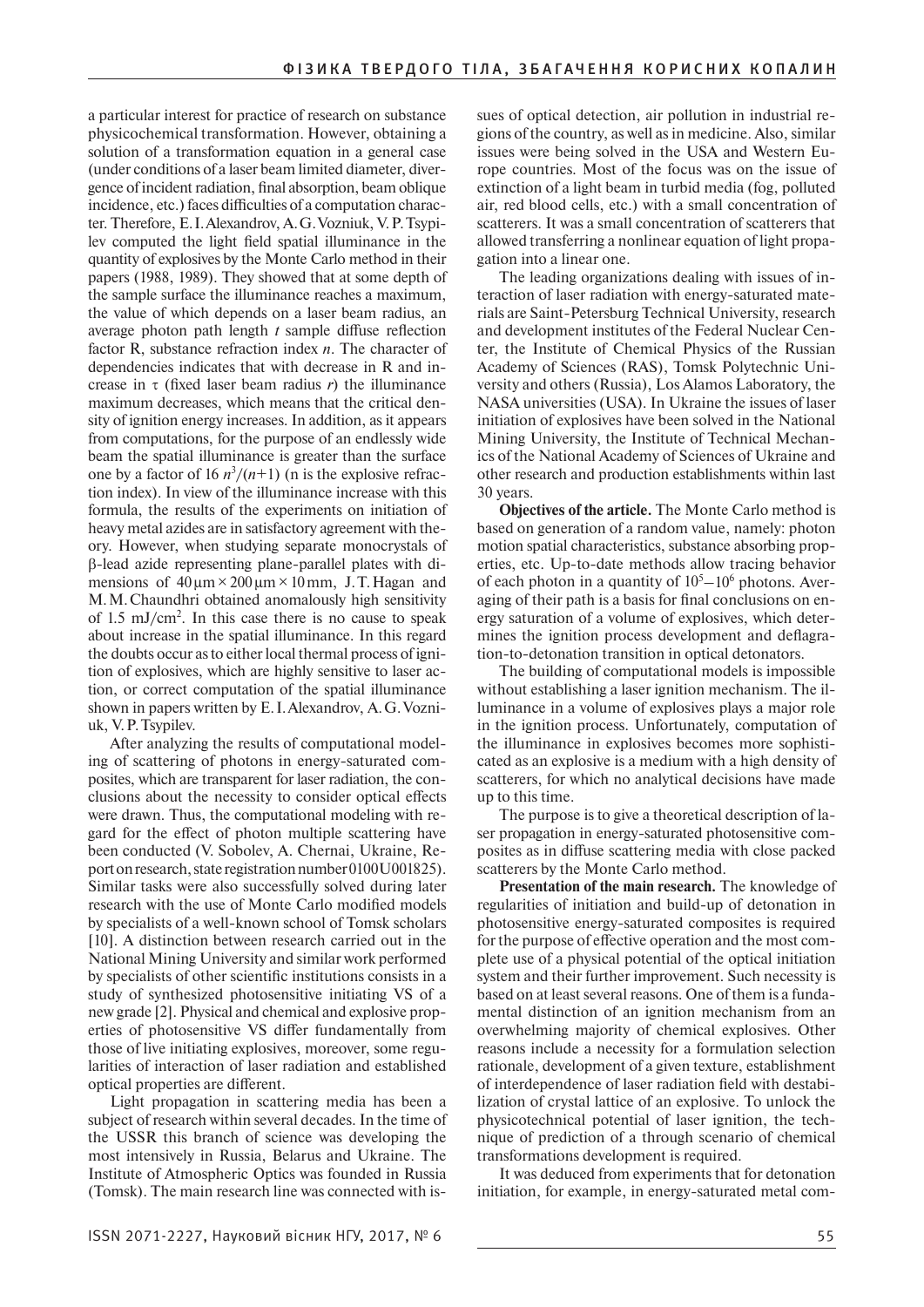plexes a laser radiation was used with the following characteristics: wavelength  $-1.06 \mu m$ , impulse duration  $(10-11)$  $\cdot$  10<sup>-9</sup> s, pulse energy – 0.1–0.2 J. The light pulse with similar characteristics can be obtained by means of a laser (optical quantum generator). There is no hazard of unauthorized explosion from any external sources as the probability of spontaneous occurrence of radiance with such parameters in nature or technology is zero. This fact speaks well for maximum possible safety conditions when operating optical initiation system.

Primary initiating explosives used in optical detonators (OD) are pressed powders, which allows considering them as a diffuse scattering medium (DSM) with close packed scatterers from optical point of view. The presence of absorbing impurities, as well as scattering centers, affects the state of chemically active medium receiving laser radiation energy, so the correlation between absorption capacity and sensitivity of explosives to the light pulse effect should be expected.

In spite of the fact that basic regularities of light scattering process in a diffuse scattering medium have been studied completely enough, the issue of spatial illuminance in terms of such material has not been studied in detail. Nevertheless, the scattered light structure is of primary concern for practice of research on physicochemical transformations of a substance. Under conditions of limited laser beam diameter, incident radiation divergence at an angle, final absorption, etc., obtaining a solution of transfer equation generally faces computational difficulties. In general, the Monte Carlo method used particularly for determination of illuminance in DSM with close packed scatterers is the most versatile giving consistent results under various conditions of external illuminance of a medium under study. Unfortunately, the computational results according to the method by E.I.Alexandrov et al. can be verified only by development of one's own algorithm and computational program. On the other hand, the availability of such computational tool allows a correct statement of a problem of ignition of either high explosives, for which it is necessary to take into account the processes of gas-dynamic emission of decomposition products, or initiating explosives, when such processes are of minor importance.

The Monte Carlo method advantage over different analytical approaches consists in a possibility of computation of scattering intensity at almost any distances from a source as a scope of application of analytical approaches is quite limited.

The Monte Carlo method is based on direct finding of photon paths, where successive scattering events are considered as a sequence of random processes. The desired intensity is determined by a number of paths passing through the given space point.

When computing spatial illuminance, paths of  $10^5 \div 10^6$ photons was computed. The beginning of a path is a point, which is at the DSM-environment boundary illuminated with a directive radiator. This area was simulated by an ellipse (in an individual case – by a circle). An angular coordinate of photon entry is a random value evenly distributed at angles from 0 to  $2\pi$  and a radial coordinate is a random value determined by means of the Gaussian law.

The path length *l* was determined by generating a Poisson random variable. The path direction after entry into DSM was determined by refraction angle at the DSMenvironment boundary. After computing the path end coordinates a random number is generated, which is compared with the photon survival index  $\Lambda$ , and this point is either the point of path interruption (the photon will be absorbed) or the point of the next path beginning. The direction of further paths is determined by generating scattering angles according to scattering indicatrix until the path exceeds the bounds of the sample or until the photon is absorbed.

The scattering probability at any space point is determined by the photon survival index Λ

$$
\Lambda = \beta/(\alpha + \beta),
$$

where  $\alpha$  and  $\beta$  are absorption and scattering coefficients of elementary volume of a substance.

When  $\Lambda \leq \xi_1$  ( $\xi_1$  are successive random numbers evenly distributed in the range from 0 to 1), the photon is considered to be scattered, otherwise it is absorbed. The direction of scattering is determined by scattering indicatrix. The azimuth angle of scattering is computed using formula  $v = \arccos(1-2\xi_2)$  – for spherical scattering indicatrix and  $v = \arccos(2\sqrt[3]{(1-\xi_3)}-1)$  – for stretched one. The free path length is computed using formula  $\ell = -\tau \cdot \ln \xi_4$ ;  $\tau = 1/(\alpha + \beta)$  is an average photon free path length. When the photon leaves the sample, its further behavior is determined by reflection coefficient R, which is calculated using well-known Fresnel's formulas. When  $\xi_6$  < R the photon is reflected from the boundary and returns into the sample, otherwise it leaves the layer and contributes to diffuse reflection characterized by diffuse reflection factor ρ.

To improve statistical validity of results of summing up paths of scattered photons, the averaging of results in terms of volume  $\tau^3$  was carried out.

For algorithm check-out and method verification the following was computed: coefficients of diffuse reflection of semi-infinite slab for the following values of photon survival index  $\Lambda = \frac{\beta}{\alpha + \beta} = 0.999, 0.99, 0.9, 0.8;$  parameters of elementary volume  $\alpha$  (cm<sup>-1</sup>) and β(cm<sup>-1</sup>): 99.9 and 0.1; 99 and 1; 90 and 10; 80 and 20 respectively. If the refraction index of the environment and DSM in the first case is taken as  $n_1 = 1$ ,  $n_2 = 1$ , in the second case as  $n_1 = 1$ ,  $n_2 = 1.5$ , i.e. the relative refraction index  $n = n_2/n_1$  is respectively  $n = 1$  and  $n = 1.5$ . The scattering indicatrix is spherical ( $\chi = 1$ ) and stretched ( $\chi = 1 + \mu$ ) (Table).

In computations the behavior of  $N_0 = 10^5$  photons, the distribution of which along the beam radius was described using Gaussian distribution, was traced. The diffuse reflection coefficient is a ratio of a number of photons left DSM due to Fresnel reflection and volume scattering to a total number of photons reaching the media boundary. Laser beam normal incidence was under re-view (angle of incidence  $\theta = 0$ ).

As it can be seen from Table, the obtained results are in satisfactory agreements with the data from paper [5].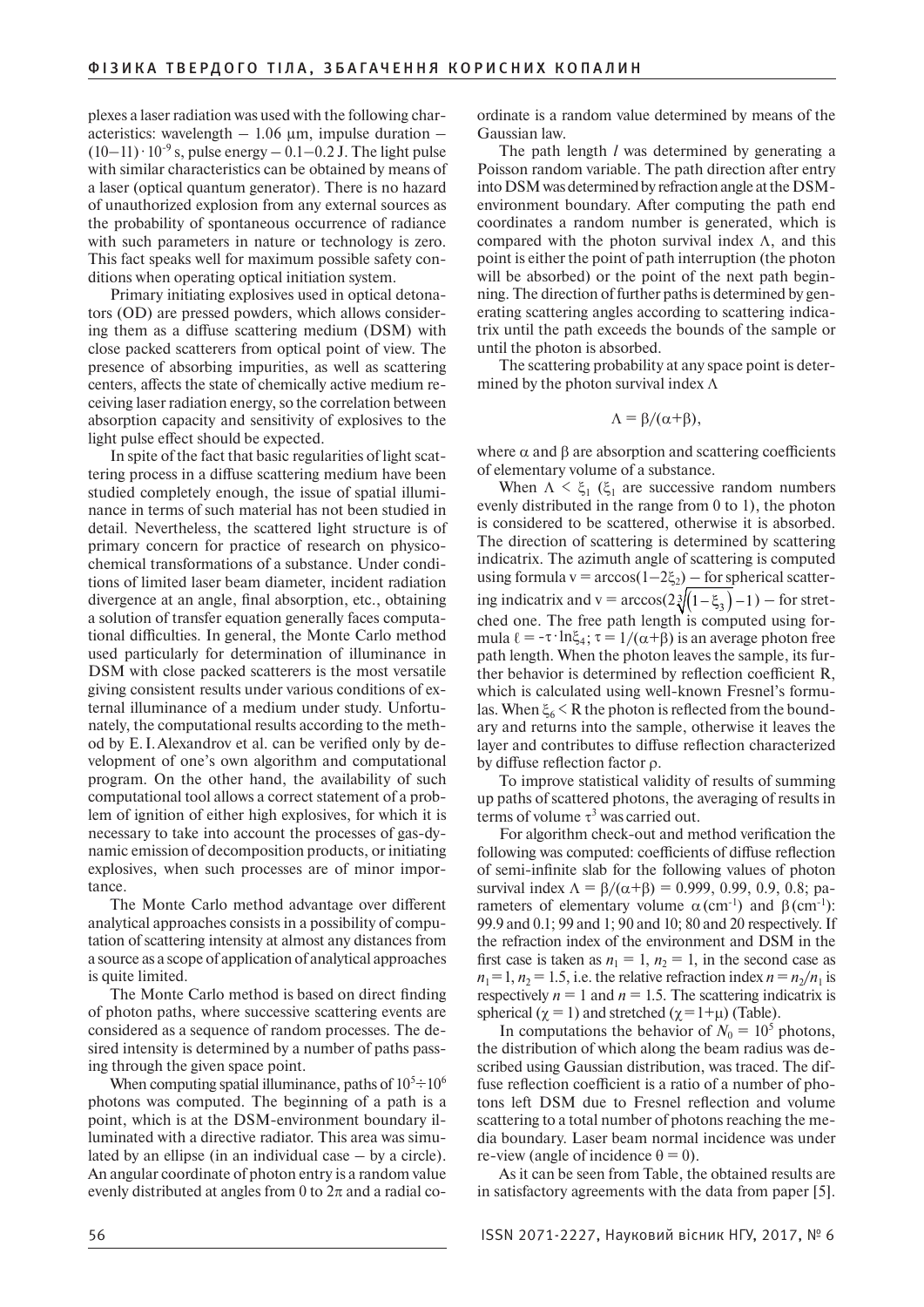Some observed discrepancy (mainly for  $\gamma = 1$ ,  $n = 1$ ) is probably due to the difference in the applied modeling algorithms. In addition, paper [5] dealt with laser beams with a rectangular energy density profile, and we analyzed Gaussian beams bounded by a diaphragm in terms of an intensity level of 0.8.

Initiation of highly sensitive explosives largely depends on volumetric illuminance of a substance. Whereas absorption of luminous energy in each cell of the sample is proportional to spatial illuminance, the latter was adopted as the main characteristic of light field. More precisely, the ratio of spatial illuminance  $E_0(x,y,z)$  to surface illuminance in the beam center *Е*(0) was taken as the main characteristic

$$
F = \frac{E_0(r)}{E(0)}.
$$

In terms of the Monte Carlo model,  $E(0) = n(0)$ hv where hy is photon energy,  $n(0)$  is the density of particle current in the beam center.

Spatial illuminance, by definition, is the density of flux of energy entering an elementary volume of transparent medium from all sides

$$
E_0 = \int\limits_{4\pi} I d\Omega \,,
$$

where *I* is radiation intensity (density of flow of luminous energy in a solid angle  $d\Omega$ ).

In terms of the Monte Carlo model,  $I = n \cdot h v$ , where n is the density of photon flow in a unit solid angle  $d\Omega$ In case of isotropic light field

$$
E_0(\mathbf{r}) = 4\pi \cdot n(r) \cdot \mathbf{h}\mathbf{v}.
$$

For isotropic light field it follows that  $E_0 = 6 \cdot n(r) \cdot \text{hv}$ . The value

*Table*

Reflection coefficients of a flat scattering layer

| Photon<br>survival<br>index $\Lambda$ | $\chi = 1$ |          | $\chi = 1 + \mu$ |          |
|---------------------------------------|------------|----------|------------------|----------|
|                                       | $MK_0^*$   | $MK_1^*$ | $MK_0^*$         | $MK_1^*$ |
|                                       | $n=1$      |          |                  |          |
| 0.999                                 | 0.898      | 0.931    | 0.890            | 0.901    |
| 0.99                                  | 0.732      | 0.795    | 0.720            | 0.726    |
| 0.9                                   | 0.398      | 0.476    | 0.279            | 0.357    |
| 0.8                                   | 0.284      | 0.342    | 0.199            | 0.232    |
|                                       | $n = 1.5$  |          |                  |          |
| 0.999                                 | 0.827      | 0.851    | 0.811            | 0.791    |
| 0.99                                  | 0.604      | 0.620    | 0.522            | 0.522    |
| 0.9                                   | 0.258      | 0.289    | 0.206            | 0.186    |
| 0.8                                   | 0.172      | 0.189    | 0.107            | 0.107    |

 $^*MK_0$  – results obtained by E. Alexandrov;  $MK_1$  – results *obtained in this paper*

$$
F = \frac{E_0}{E(0)} = \frac{N(r)}{\tau^2 n(0)},
$$

was taken as a characteristic of light field of DSM, where *N* is full photon flow.

The calculation of spatial illuminance *F* will be carried out under the following conditions:  $\tau = 10^{-2}$  cm,  $n = 1.5$ ,  $\chi = 1$ ;  $\Lambda = 0.999$ ,  $0.99$ ;  $\rho_g = 0.795$ ;  $\alpha$  (cm<sup>-1</sup>) = 0.1, 1;  $\beta$  (cm<sup>-1</sup>) = 99.9, 99. The relative radius of the beam will be selected equal to  $r_0/\tau = 2$ , 10, 20, 30 and 50 ( $r_0$ , cm) =  $=$  2⋅10<sup>-2</sup>, 10<sup>-1</sup>, 2⋅10<sup>-1</sup>, 3⋅10<sup>-1</sup>, 5⋅10<sup>-1</sup>). Since we use laser beams bounded by a diaphragm to 0.8 intensity level, for the given values  $r_0/\tau$  the Gauss parameter will be:  $\sigma$ (cm<sup>-1</sup>) = 2.99 ⋅ 10<sup>-2</sup>, 1.49 ⋅ 10<sup>-1</sup>, 2.98 ⋅ 10<sup>-1</sup>, 4.49 ⋅ 10<sup>-1</sup>,  $7.78 \cdot 10^{-1}$ .

Fig. 1 shows distribution of spatial illuminance in depth of scattering layer for various sizes of a laser beam (in  $r_0/\tau$  units).

The above distribution graphs (Fig. 1) show that the maximum illuminance grows with increasing the laser beam diameter and shifts into the depth of DSM. However, the growth stops when a certain value is reached (in this case  $r_0/\tau \sim 50$ ), i.e. when an explosive is initiated with wide beams the tip effects disappear. All this is a consequence of multiple scattering of radiation in DSM which is observed for media with a high scattering factor and a low absorption factor. In depth conditions, the distribution of illuminance is close to the Burger distribution.

The dependence of maximum  $F = E/E_0$  on  $r_0/\tau$  agrees with experimentally observed dimensional effect (dependence of sensitivity of an explosive on a laser beam diameter).

In this experimentation explosive compositions (EC) were a mixture of explosive and binding material. As a binder we used a material characterized by a very low absorption index  $\alpha_c \sim 10^{-3} - 10^{-4}$  cm, that is why absorption of laser radiation in such material may be neglected. Therefore, with increased concentration of the binder both absorption index of EC and scattering factor decrease owing to lower content of scattering centers (explosive crystals and microinhomogeneities) per volume unit.



*Fig. 1. Distribution of illuminance in depth of semi-infinite slab of DSM:* 

*<sup>♦</sup> – r = 2* t*; ■ – r = 10* t*;* ∆ *– r = 20* t*; ○ – r = 30* t*;*   $+ - r = 50 \tau$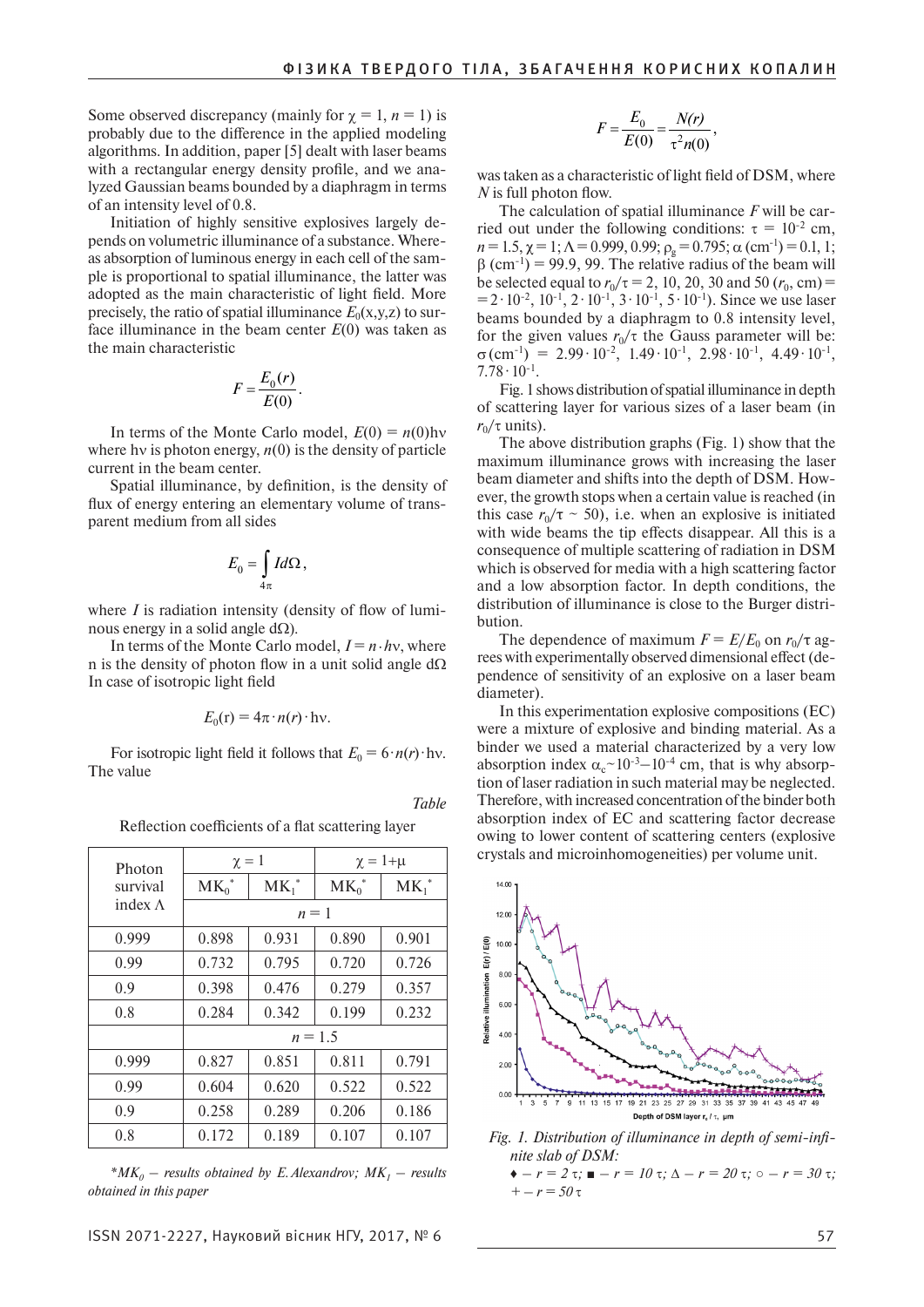Fig. 2 shows illuminance distribution in a volume of DSM for these two cases at  $r = 0.1$  and 0.3 cm.

Since for the analyzed primary explosives  $\alpha$ << $\beta$ , the increase of binding material concentration has practically no influence on photon survival index, but it substantially increases its free path length. All this leads to considerable redistribution of volumetric illuminance of DSM.

The results of calculations are given under the following characteristics of DSM:  $\alpha$  = 0.1 cm<sup>-1</sup>, β = 90 cm<sup>-1</sup> and  $\alpha = 0.01$  cm<sup>-1</sup>,  $\beta = 30$  cm<sup>-1</sup>.

For these pairs of  $\alpha$  and  $\beta$ ,  $\Lambda$  and  $\tau$  are respectively equal:  $\Lambda = 0.9989$ ,  $\tau = 1.1 \cdot 10^{-2}$  cm,  $\Lambda = 0.9996$ ,  $\tau = 3.33 \cdot 10^{-2}$  cm. The survival indices differ by 0.07 %, and the free path length  $-$  by 3 times.

When comparing the results shown in Figs. 1 and 2, it can be said that the nature of dependencies essentially depends on the relation of the beam radius *r* and the mean free path length  $\tau$ , i.e. on the value  $r/\tau$ .

The calculations also give values of the quantity  $F \approx 2 \div 12$ , which agrees with the results of works by E.I.Aleksandrov. Such increase in spatial illuminance inside the explosive layer can explain the results of lowthreshold ignition, that, as pointed out above, was done dy E.I.Aleksandrov et alias. However, it should be remembered that semi-infinite slab of DSM was investigated.

While investigating a limited layer, boundary effects appear which can reduce the value *F*. Surface roughness has a strong effect on light penetration into DSM. The structure of scattering radiation inside the layer is defined by absorption and scattering indices and scattering indicatrix. These parameters depend on radiation spectrum, as well as polarization. Therefore,  $\Lambda$  < 0.999, resulting in reduction of maximum *F*. Apart from the mentioned factors, the decrease in *F* can be influenced by interference effects associated with passing through the given space point of photons having phase shifts and damping each other partially or completely. Consequently, correct physical interpretation of the phenomenon of low-threshold ignition of explosives and VS is impossi-



#### *Fig. 2. Illuminance in a volume of DSM along the laser beam axis:*

 $\bullet$  –  $r = 0.1$  cm (9 $\tau$ );  $\tau = 1.1 \cdot 10^{-2}$  cm;  $\Lambda = 0.9989$ ;  $\rho_{\infty} =$  $0.780$ ; ■  $-r = 0.1$  cm ( $3\tau$ );  $\tau = 3.33 \cdot 10^{-2}$  cm,  $\Lambda = 0.9996$ ,  $\rho_{\infty} = 0.871$ ;  $\Delta - r = 0.3$  cm (9 $\tau$ ),  $\tau = 3.33 \cdot 10^{-2}$  cm,  $\Lambda = 0.9996$ ,  $\rho_{\infty} = 0.875$ ;  $\circ$  –  $r = 0.3$  cm (30 $\tau$ ),  $\tau =$  $1.1 \cdot 10^{-2}$  cm,  $\Lambda = 0.9989$ ,  $\rho_{\infty} = 0.786$ 

ble without due regard to processes of photon scattering in these materials.

### **Conclusions.**

1. Initiation of highly sensitive explosives and photosensitive explosives (VS) cannot be explained in terms of multiple increase in volumetric illuminance inside DSM relative to surface illuminance, while such increase is unfeasible. However, light conditions in DSM make one of the decisive factors of ignition of explosives with a pulse of an optical-quantum generator.

2. The diffuse-reflection factor of DSM mainly depends on photon survival index and refraction index.

3. For each DSM there exists a limit value of a laser ray radius beginning with which spatial illuminance does not change with increasing the laser ray radius *r*.

4. As polymer binder concentration in VS samples increases, the depth of material layer with high illuminance values grows. Along with this, the rate of growth is inversely proportional to the laser ray radius. This regularity correlates well with the observed experimental dependence of photosensitive explosive sensitivity on binder concentration.

The results of theoretical studies have been used for preparing laboratory samples of optical detonators and in investigations of optical detonator firing depending on laser ray energy and geometrical characteristics.

#### **References.**

**1.** Chernai, A.V., Sobolev, V.V., Ilyushin, M.A. and Zhitnik, N.E., 1994. Generating mechanical pulses by the laser blasting of explosive coatings [pdf]. *Combustion, Explosion, and Shock Waves*, 2, pp. 106–111. Available at: <http://sibran.ru/upload/iblock/789/ 789051705b1d5f2d37dbb20809f27ca8.pdf> [Accessed 25 January 2017].

**2.** Chernai, A.V., Sobolev, V.V., Chernai, V.A., Ilyushin, M.A. and Dlugashek, A., 2003. Laser initiation of charges on the basis of di-(3-hydrazino-4-amino-1,2,3 triazol)-copper (II) perchlorate [pdf]. *Fizika Goreniya i Vzryva*, 3, pp. 105–110. Available at: < http://www.sibran.ru/ upload/iblock/c21/c21aeefbffd79e0c9dbcdd538dc9d9fd. pdf> [Accessed 25 January 2017].

**3.** Ilyushin, M.A., Kotomin, A.A. and Dushenok, S.A., 2017. Laser initiation of photosensitive energy materials, promising for spacecraft pyroautomatics systems [pdf]. *Vestnik "NPO im. S.A.Lavochkina"*, 1, pp. 43–52. Available at: <http://www.laspace.ru/upload/ iblock/c1d/ c1d4330a58a437cdce27cd471b97975c.pdf> [Accessed 25 January 2017].

**4.** Ilyushin, M.A., Sudarikov, A.M. and Tselinsky, I.V., 2010. *Metal complexes in high-energy compositions*. St. Petersburg: Leningrad State University named after Pushkin. **5.** Privalov, V.E., Seteikin, A.Yu. and Fotiadi, A.E., 2013. Simulation of laser radiation propagation in inhomogeneous media with complex geometry, *St. Petersburg SPU Journal of Engineering Science and Technology. Physics and Mathematics*, 1(165), pp. 45–54.

**6.** Wang, L.-H., Jacques, S.L. and Zheng, L.-Q., 1995. Monte Carlo modeling of photon transport in multi-layered tissues [pdf]. *Computer Methods and Programs in Biomedicine*, 47, pp. 131–146. Available at: <http://oilab.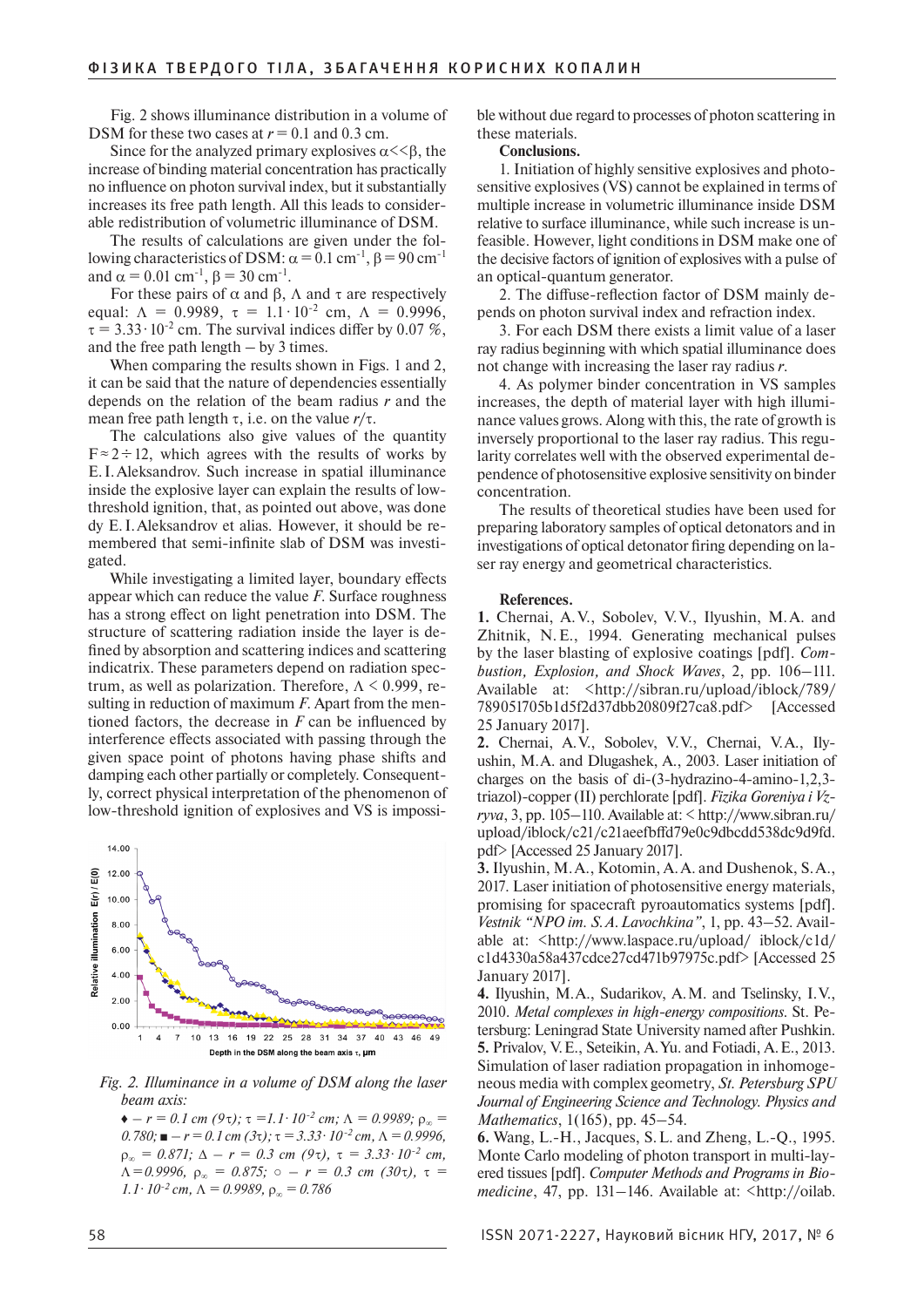seas.wustl.edu/epub/1995LWCMPBMcml. pdf> [Accessed 25 January 2017].

**7.** Pavlov, M.S. and Krasnikov, I.V., 2010. Monte Carlo modelling of optical-radiation propagation in biological media with closed internal inhomogeneities [pdf]. *Journal of Optical Technology*, 10, pp. 15–19. Available at: <http://opticjourn.ifmo.ru/file/article/10049.pdf> [Accessed 25 January 2017].

**8.** Starukhin, P.Y. and Klinaev Y.V., 2011. Application of the Monte Carlo method for modeling passage of ultrashort laser pulses through an inhomogeneous medium with moving scatterers, *Journal of Applied Spectroscopy*, 2, pp. 277–281 [online]. Available at: <https://elibrary.ru/ item.asp?id=15591148> [Accessed 25 January 2017].

**9.** Akhmetshin, R., Razin, A. and Ovchinnikov, V., 2014. Effect of laser radiation wavelength on explosives initiation thresholds. *Journal of Physics*: *Conference Series* [ejournal], 552, pp. 1–4. http://dx.doi.org/10.1088/1742- 6596/552/1/ 012015.

**10.** Kriger, V.G., Tsipilev, V.P. and Kalenskii, A.V., 2009. Explosive decomposition of silver azide single crystals for various diameters of the irradiated area [pdf], *Combustion, Explosion and Shock Waves*, 6, pp. 105–107. Available at: <http://www.sibran.ru/upload/iblock/ 08d/08dfe86ac938 9cce7322d8e162b89e9b.pdf> [Accessed 25 January 2017].

**Мета.** Теоретичний опис поширення лазерного випромінювання в енергонасичених світлочутливих композитах як у дифузно-розсіюючих середовищах зі щільною упаковкою розсіювачів.

**Методика.** Аналіз і узагальнення теоретичних досліджень. Застосовано метод прямого статистичного моделювання Монте-Карло. Проведено чисельний експеримент процесу розсіювання фотонів у світлочутливих енергонасичених композитах, проаналізовані результати чисельного експерименту.

**Результати.** Викладені результати розрахунку освітленості в дифузно-розсіюючому середовищі (ДРС) за методом Монте-Карло. Зокрема, встановлено, що ініціювання високочутливих вибухових речовин (ВР) і світлочутливих композитів не може бути пояснено на основі уявлень про багаторазове збільшення об'ємної освітленості всередині дифузно-розсіюючого середовища щодо поверхневої, оскільки таке збільшення нездійсненне. Однак світловий режим у дифузно-розсіюючому середовищі є одним із визначальних чинників запалювання ВР лазерним випромінюванням.

**Наукова новизна.** Коефіцієнт дифузного віддзеркалення дифузно-розсіюючого середовища головним чином залежить від коефіцієнта виживання фотона й показника заломлення. Для кожного дифузнорозсіюючого середовища існує граничне значення радіуса лазерного променя, починаючи з якого просторова освітленість не змінюється при збільшенні радіуса лазерного променя *r*. Показано, що при збільшенні у зразках світлочутливих вибухових речовин (ВС) концентрації зв'язки глибина шару матеріалу з високими значеннями освітленості зростає. Причому, швидкість росту обернено пропорційна радіусу променя. Ця закономірність добре корелює зі спостережуваною експериментальною залежністю чутливості ВС від концентрації зв'язки. Так, у разі ініціювання речовини марки ВС2 лазерним променем діаметром 1,5 мм чутливість збільшилася приблизно у 2 рази при збільшенні концентрації зв'язки з 10 до 20‒30 %, у той час як для променя діаметром 4,5 мм зростання чутливості склало ~ 13 %.

**Практична значимість.** Результати теоретичних досліджень використані при створенні лабораторних зразків оптичного детонатора та у дослідженнях спрацьовування оптичних детонаторів у залежності від енергетичних і геометричних характеристик лазерного променю.

**Ключові слова:** *метод Монте-Карло, чисельний розрахунок, дифузно-розсіююче середовище, лазер, випромінювання, розсіювання, фотони, вибухові речовини*

**Цель.** Теоретическое описание распространения лазерного излучения в энергонасыщенных светочувствительных композитах как в диффузно-рассеивающих средах с плотной упаковкой рассеивателей.

**Методика.** Анализ и обобщение теоретических исследований. Применен метод прямого статистического моделирования Монте-Карло. Проведен численный эксперимент процесса рассеяния фотонов в светочувствительных энергонасыщенных композитах, проанализированы результатов численного эксперимента.

**Результаты.** Изложены результаты расчета освещенности в диффузно-рассеивающей среде (ДРС) по методу Монте–Карло. В частности, установлено, что инициирование высокочувствительных взрывчатых веществ (ВВ) и светочувствительных композитов не может быть объяснено на основе представлений о многократном увеличении объёмной освещенности внутри диффузно-рассеивающей среды относительно поверхностной, поскольку такое увеличение неосуществимо. Однако световой режим в диффузнорассеивающей среде является одним из определяющих факторов зажигания ВВ лазерным излучением.

**Научная новизна.** Коэффициент диффузного отражения ДРС главным образом зависит от коэффициента выживаемости фотона и показателя преломления. Для каждой диффузно-рассеивающей среды существует предельное значение радиуса лазерного луча, начиная с которого пространственная освещенность не изменяется при увеличении радиуса лазерного луча *r*. Показано, что при увеличении в образцах светочувствительных взрывчатых веществ (ВС) концентрации связки глубина слоя материала с высокими значениями освещенности растет. Причем, скорость роста обратно пропорциональна радиусу луча. Эта закономерность хорошо коррелирует с наблюдаемой экспериментальной зависимостью чувствительности ВС от концентрации связки. Так, в случае инициирования вещества марки ВС2 лазерным лучом диаметром 1,5 мм чувствительность увеличилась приблизительно в 2 раза при увеличении концентрации связки с 10 до 20–30 %, в то время как для луча диаметром 4,5 мм рост чувствительности составил ~13 %.